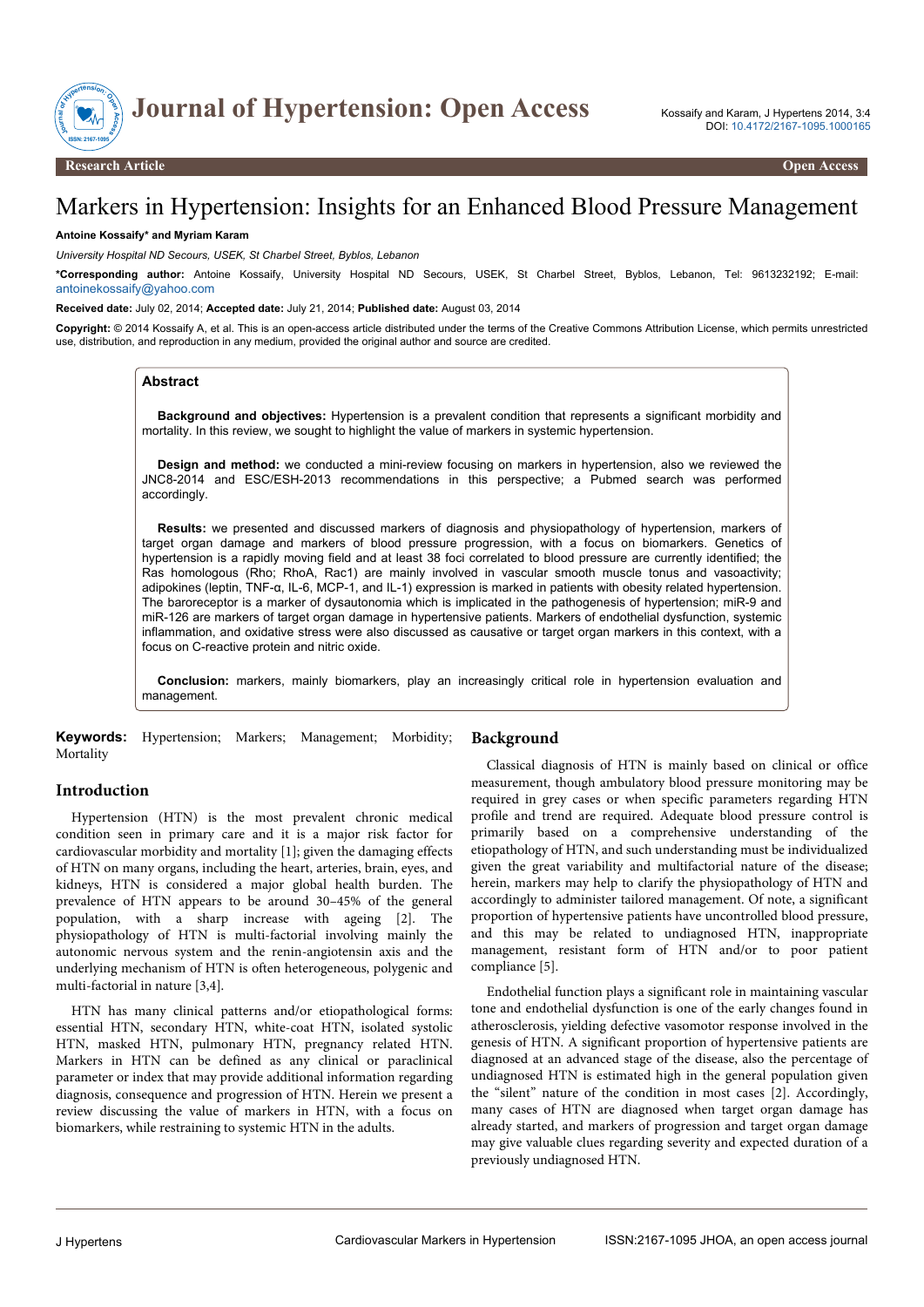# **Methods**

A Pubmed search was performed, with "hypertension", "biomarkers" and "markers" introduced as search parameters, also JNC8-2014 and ESC/ESH-2013 along with their relevant references were reviewed. A total of 121 articles were reviewed, among these only 33 articles were found relevant and were considered for this study.

# **Markers**

This section was divided into 3 subsections, addressing (1) the value of markers in diagnosis, etiology and genetics of HTN, (2) markers of target organ damage and (3) markers of HTN progression and control.

### **Markers of diagnosis, genetics and physiopathology**

It is well established that HTN is determined by both genetic and environmental factors and their complex interactions; the control of arterial pressure is a complex interaction of hormones, local vascular factors, and neural mechanisms. The overactivity of the sympathetic nervous system plays an important role in the development of HTN [6]. One of the direct markers of sympathetic hyperactivity in the heart rate: Lonn et al. showed that resting and 24-hour-average heart rates are independently associated with a significant increase in cardiovascular morbidities including HTN [7].

Recent meta-analyses have successfully identified at least 38 loci that have crucial involvement in the pathogenesis of HTN [8]. Moreover, plasma cyclophilin-A is recognized as a novel biomarker for untreated HTN, and it is valuable in the early pathogenesis of essential HTN [9]; similarly, high circulating levels of angiotensin converting enzyme mRNA are correlated with the development of essential HTN [10].

Vascular tone plays a major role in the regulation of blood pressure, and increased vascular tone is often encountered in essential HTN. In humans, Ras homologous (Rho; RhoA, Rac1, and Cdc42) have a main function in the regulation of the actin cytoskeleton; more specifically, RhoA and Rac1 have been identified as key signaling molecules playing important roles in several different steps of blood pressure regulatory processes. RhoA negatively regulates nitric oxide production whereas Rac1 has the opposite effect enhancing nitric oxide activity and expression [11]. Consequently, there is an antagonistic effect of Rac1 and RhoA on vascular smooth muscle cells yielding opposite roles in arterial tone regulation and a depletion of Rac1 signaling in vascular smooth muscle cells plays a critical role in the pathogenesis of HTN [12].

Metabolomics is a relatively new field of research used to evaluate metabolic perturbations associated with disease and to identify disease biomarkers; more specifically, this new field has been increasingly used to characterize risk factors for HTN [3]. Obesity is strongly associated with many cardiovascular diseases, mainly HTN. In this context, several phenomena are involved in the development and maintenance of HTN, including activation of the sympathetic nervous system, the renin-angiotensin system, endothelial dysfunction and renal functional abnormalities [13]. Adipose tissue produces several molecules such as leptin, resistin, adiponectin, as well as cytokines such as TNF-α, IL-6, MCP-1, and IL-1. The secretion of such adipokines is stimulated via the intracellular signaling pathways in the adipose tissue, mainly mediated by inflammation and oxidative stress, and these adipokines interact with the microvascular endothelium and Page 2 of 5

vasoactivity; herein, it is already established that high level of serum leptin is associated with higher levels of blood pressure [14,15].

The baroreceptor function is to keep blood pressure close to a particular set point over a relatively short period of time; the ability of the baroreflex to buffer acute changes in blood pressure is well established and its role in long-term control of blood pressure is less well established [6]. Any condition that impedes baroreflex function contributes to hemodynamic dysregulation, such conditions include atherosclerosis and endothelial dysfunction. Accordingly, a dysfunction of the baroreflex is considered a marker of HTN, and many parameters allow evaluation of baroreflex function like heart rate turbulence and heart rate variability [6].

Arterial stiffness is a direct consequence of arterial remodelling in HTN, also aortic pulse wave velocity and carotid distensibility are directed correlated with increased arterial stiffness, namely in isolated systolic HTN [16]. Secondary forms of HTN, such as primary hyperaldosteronism, Cushing's syndrome, pheochromocytoma, and renal artery stenosis etc, have specific markers for diagnosis such as plasma metanephrine measurements, plasma aldosterone level, and vanylmandelic acid [17]; moreover, the role of imaging is essential to rule out renal artery or kidney parenchymal disease. Of note, some of these conditions have an established genetic basis like aldosterone producing adenomas where somatic mutations in the KCNJ5, ATP1A1, ATP2B3 or CACNA1D genes are present in more than half of cases [18].

### **Markers of target organ damage**

Micro RNA (miR-9 and miR-126) is closely related to essential HTN in humans, also they were found associated with clinical prognostic indices of hypertensive target-organ damage [19]. HTN is the main cause of heart failure with preserved systolic function and echocardiography provides specific clues in HTN: besides left ventricular hypertrophy, the early mitral velocity/basal tissue velocity ratio (E/E') constitutes a valuable marker of diastolic dysfunction and left ventricular filling pressure, reflecting target organ (myocardial) damage in this setting [20]. Moreover, higher concentrations of procollagen-III-N-terminal peptide are associated with diastolic dysfunction, myocardial fibrosis and aortic stiffness in HTN [21,16].

The value of C-reactive protein (CRP) as a biomarker in HTN is considerable, CRP levels associate with vascular stiffness, atherosclerosis and the development of end-organ damage; moreover, high CRP levels in normotensive patients have been shown in multiple cohorts to foretell the development of HTN on follow-up. Several experimental studies have unraveled an active implication of CRP in the development of endothelial dysfunction and vascular stiffness independently of the value of blood pressure in HTN [22,23]. The involvement of genetic factors that predict CRP values independently of environmental factors is controversial.

Increase in pulse pressure and pulse wave velocity was found associated with higher level of brain natriuretic peptide (BNP) along with (micro)albuminuria; this finding suggests that altered central hemodynamics causes simultaneous damage/dysfunction in the heart and kidney, which could then contribute to cardiorenal syndrome in HTN [24].

Endothelial function is established as etiopathological factor of HTN and biomarkers of endothelial dysfunction (von Willebrand factor, intercellular adhesion molecule 1 and oxidized low-density lipoprotein) are found higher in patients with HTN related to primary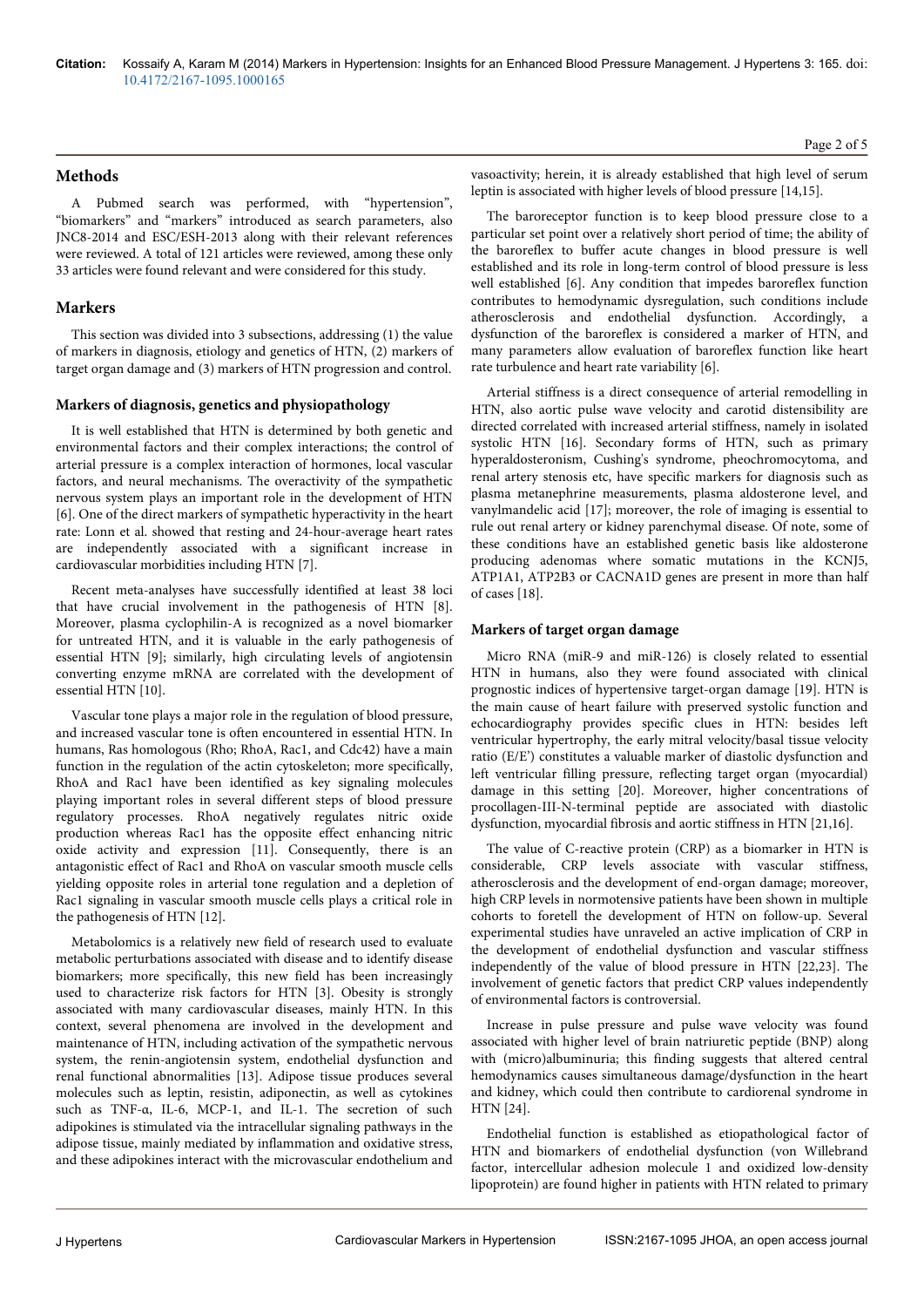hyperaldosteronism; endothelial dysfunction in this setting may be considered as marker of target organ damage rather than a causal factor [25]. Endocan, also called ESM-1 (endothelial cell specific molecule-1) is a biomarker of neoangiogenesis and endothelial dysfunction in diseases such as cancer, hypertension and sepsis, and it may be used to monitor endothelial dysfunction reversal in HTN [25,26]

#### **Markers of hypertension progression and control**

Significant involvement of endothelial dysfunction, systemic inflammation, and oxidative stress in the development of HTN is already established; accordingly, biomarkers reflecting the expression of these phenomena such as IL-6, TNF-α and CRP are found in higher concentrations in patients with HTN when compared to normotensive people [26].

Interestingly, blood pressure control was found to reverse endothelial dysfunction in HTN: blood nitric oxide increased, plasminogen activator inhibitor 1 (PAI-1) and CRP levels decreased, also flow mediated vasodilatation improved; of note, such improvements were independent of the type of anti-hypertensive medication used [27].

Non-dipper HTN is established as additive risk factor and carries a worse prognosis compared to dipper HTN. Chemerin is a novel adipokine that plays a role in inflammation and atherosclerosis; Meric et al. [28] reported that chemerin is higher in non-dippers compared to dippers and normotensives; similarly, Çaylı et al. found that elevated serum concentration of high-sensitivity cardiac troponin T (hs-cTnT), even when it is within normal range, is an independent predictor of non-dipper HTN [29].

Oxidative stress is involved in the pathogenesis of HTN, also it has significant role in the development of arterial wall remodelling and stiffness [30]. Redox imbalance triggers the activity of a number of signalling pathways mediated by reactive oxygen species (ROSs) and reactive nitrogen species (RNSs) [31]. Biomarkers of oxidative stress such as asymmetric dimethylarginin (ADMA), symmetric dimethylarginin (SDMA), advanced oxidation protein products (AOPP) and oxidised low density lipoproteins (ox-LDL) are typically higher in patients with uncontrolled HTN [30].

#### **Biomarkers of acute HTN crisis**

Most cases of hypertensive crisis occur on the background of sustained chronic HTN with paroxysmal peaks related to psychoneuroendocrine mechanism, where psychological stress plays a major role. Serum levels of cortisol and norepinephrine metabolites are reported higher during hypertensive crisis in patients with mood disturbance and anxiety when compared to hypertensive patients with "normal" mood profile [26].

### **Clinical implications**

HTN genetics is a rapidly moving field that is unfolding the mechanisms of blood pressure heritability and physiopathology; hence it may allow future translation of genetic findings to HTN treatment and prevention. Obesity is established as important co-morbidity in HTN, adipokines secreted in adipose tissue worsen endothelial dysfunction, and therefore obesity prevention and control are essential in blood pressure control. The continuing discovery of mechanisms regulating appetite and metabolism is expected to lead to new therapies for obesity-induced HTN. Pharmacogenetics and pharmacogenomics bring closer a perspective of individualized approach to HTN, and such innovative approaches may give insights into blood pressure control and possibly cure of HTN [32,33]. Table 1 shows a summary of the main markers discussed in this paper along with their relevant clinical values.

| <b>Markers</b>                         | <b>Markers</b>                | Value                             |
|----------------------------------------|-------------------------------|-----------------------------------|
| Diagnosis, genetics and phyiopathology | Resting heart rate            | Increased sympathetic activity    |
|                                        | Average 24-hour heart rate    | Increased sympathetic activity    |
|                                        | Cyclophilin-A                 | Uncontrolled HTN                  |
|                                        | Rac1 and RhoA                 | Endothelial dysfunction           |
|                                        | Leptin                        | Inflammation and oxidative stress |
|                                        | TNF-alpha, IL-1, IL-6         | Inflammation and oxidative stress |
|                                        | Baroreceptor function         | Acute blood pressure control      |
|                                        | Aortic pulse velocity         | <b>Arterial stiffness</b>         |
|                                        | metanephrines levels          | Pheochromocytoma                  |
|                                        | Serum cortisol                | Cushing syndrome                  |
|                                        | Aldosterone levels            | Hyperaldosteronism                |
|                                        | KSNJ5, ATPA1, ATP2B3, CACNA1D | Aldosterone secreting adenoma     |
| Target organ damage                    | miR-9 and miR-126             | target organ damage               |
|                                        | E/E' (tissue Doppler)         | Diastolic dysfunction             |
|                                        | Procollagen-III               | Myocardial fibrosis               |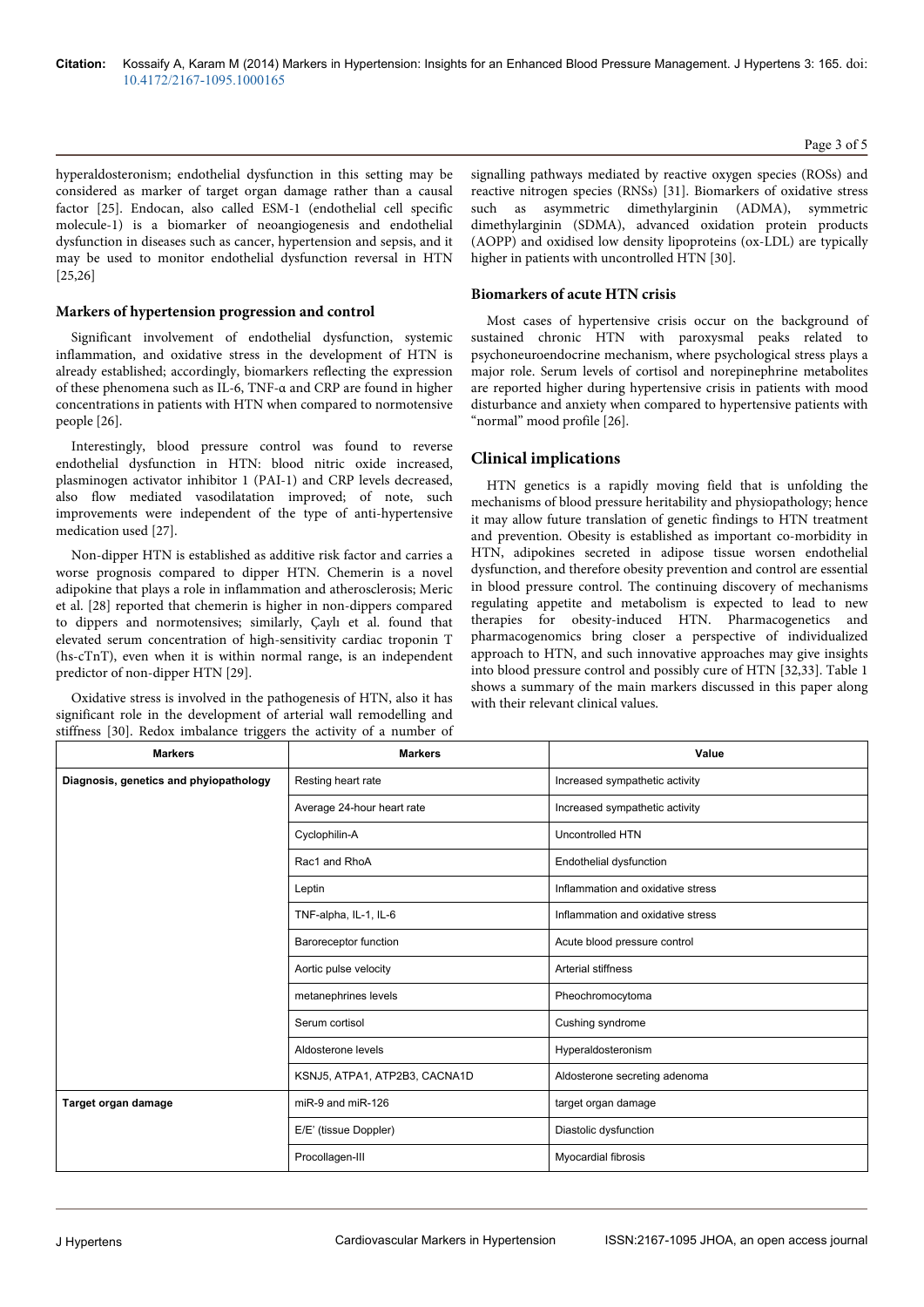Page 4 of 5

|                             | C reactive protein (CRP)                      | Inflammation, atherosclerosis, Endothelial dysfunction  |
|-----------------------------|-----------------------------------------------|---------------------------------------------------------|
|                             | Brain natriuretic peptide (BNP)               | Hemodynamic dysfunction                                 |
|                             | (micro) albuminuria                           | Renal damage                                            |
|                             | Ox-LDL                                        | Endothelial dysfunction                                 |
|                             | Endocan                                       | neoangiogenesis                                         |
| HTN progression and control | CRP, TNF-alpha, CRP                           | Oxidative stress, inflammation, endothelial dysfunction |
|                             | Nitric oxide increase, PAI-1 and CRP decrease | Reversal of hypertension, endothelial dysfunction       |
|                             | Chimerin                                      | Non-dipper HTN                                          |
|                             | ADMA, SDMA, ox-LDL, AOPP                      | Oxidative stress                                        |

Table 1: Table showing different markers with their potential relevant clinical value

## **Conclusion**

Genetics and metabolomics of HTN are promising fields for understanding and managing HTN. Blood pressure management must aim to decrease related morbidity and mortality, beyond controlling blood pressure levels. The Ras homologous, adipokines, baroreceptor activity, CRP, redox imbalance, endothelial function, E/E', plasma Cyclophilin-A, etc. are essential markers to be evaluated in HTN. Whether for diagnosing genetic basis or evaluating target organ damage or progression of HTN, such markers represent clues for a better blood pressure control with concomitant decrease in morbidity and mortality.

# **References**

- 1. [James PA, Oparil S, Carter BL, Cushman WC, Dennison-Himmelfarb](http://www.ncbi.nlm.nih.gov/pubmed/24352797) [C4, et al. \(2014\) 2014 evidence-based guideline for the management of](http://www.ncbi.nlm.nih.gov/pubmed/24352797) [high blood pressure in adults: report from the panel members appointed](http://www.ncbi.nlm.nih.gov/pubmed/24352797) [to the Eighth Joint National Committee \(JNC 8\). JAMA 311: 507-520.](http://www.ncbi.nlm.nih.gov/pubmed/24352797)
- 2. Mancia G, Fagard R, Narkiewicz K, Redón J, Zanchetti A, et al. (2013) Task Force Members. 2013 ESH/ESC Guidelines for the management of arterial hypertension: the Task Force for the management of arterial hypertension of the European Society of Hypertension (ESH) and of the European Society of Cardiology (ESC). J Hypertens. 31: 1281-1357.
- 3. [Nikolic SB, Sharman JE, Adams MJ, Edwards LM \(2014\) Metabolomics](http://www.ncbi.nlm.nih.gov/pubmed/24675680) [in hypertension. J Hypertens 32: 1159-1169.](http://www.ncbi.nlm.nih.gov/pubmed/24675680)
- 4. [Yamazaki T, Komuro I, Yazaki Y \(1999\) Role of the renin-angiotensin](http://www.ncbi.nlm.nih.gov/pubmed/10750588) [system in cardiac hypertrophy. Am J Cardiol 83: 53H-57H.](http://www.ncbi.nlm.nih.gov/pubmed/10750588)
- 5. [Chow CK, Teo KK, Rangarajan S, Islam S, Gupta R, et al. \(2013\)](http://www.ncbi.nlm.nih.gov/pubmed/24002282) [Prevalence, awareness, treatment, and control of hypertension in rural](http://www.ncbi.nlm.nih.gov/pubmed/24002282) [and urban communities in high-, middle-, and low-income countries.](http://www.ncbi.nlm.nih.gov/pubmed/24002282) [JAMA 310: 959-968.](http://www.ncbi.nlm.nih.gov/pubmed/24002282)
- 6. [Drenjancevic I, Grizelj I, Harsanji-Drenjancevic I, Cavka A, Selthofer-](http://www.ncbi.nlm.nih.gov/pubmed/24901074)[Relatic K \(2014\) The interplay between sympathetic overactivity,](http://www.ncbi.nlm.nih.gov/pubmed/24901074) [hypertension and heart rate variability \(review, invited\). Acta Physiol](http://www.ncbi.nlm.nih.gov/pubmed/24901074) [Hung 101: 129-142.](http://www.ncbi.nlm.nih.gov/pubmed/24901074)
- 7. [Lonn EM, Rambihar S, Gao P, Custodis FF, Sliwa K, et al. \(2014\) Heart](http://www.ncbi.nlm.nih.gov/pubmed/24356937) [rate is associated with increased risk of major cardiovascular events,](http://www.ncbi.nlm.nih.gov/pubmed/24356937) [cardiovascular and all-cause death in patients with stable chronic](http://www.ncbi.nlm.nih.gov/pubmed/24356937) [cardiovascular disease: an analysis of ONTARGET/TRANSCEND. Clin](http://www.ncbi.nlm.nih.gov/pubmed/24356937) [Res Cardiol 103: 149-159.](http://www.ncbi.nlm.nih.gov/pubmed/24356937)
- 8. [Zhao Q, Kelly TN, Li C, He J \(2013\) Progress and future aspects in](http://www.ncbi.nlm.nih.gov/pubmed/24072558) [genetics of human hypertension. Curr Hypertens Rep 15: 676-686.](http://www.ncbi.nlm.nih.gov/pubmed/24072558)
- 9. [Chang CS, Su SL, Chang CC, Lee KW, Kuo CL, et al. \(2013\) Cyclophilin-](http://www.ncbi.nlm.nih.gov/pubmed/24164594)[A: a novel biomarker for untreated male essential hypertension.](http://www.ncbi.nlm.nih.gov/pubmed/24164594) [Biomarkers 18: 716-720.](http://www.ncbi.nlm.nih.gov/pubmed/24164594)
- 10. [Chandra S, Narang R, Saluja D, Bhatia J, Srivastava K \(2014\) Expression](http://www.ncbi.nlm.nih.gov/pubmed/24811208) [of angiotensin-converting enzyme gene in whole blood in patients with](http://www.ncbi.nlm.nih.gov/pubmed/24811208) [essential hypertension. Biomarkers 19: 314-318.](http://www.ncbi.nlm.nih.gov/pubmed/24811208)
- 11. [Loirand G, Pacaud P \(2014\) Involvement of Rho GTPases and their](http://www.ncbi.nlm.nih.gov/pubmed/24959716) [regulators in the pathogenesis of hypertension. Small GTPases 5.](http://www.ncbi.nlm.nih.gov/pubmed/24959716)
- 12. [André G, Sandoval JE, Retailleau K, Loufrani L, Toumaniantz G, et al.](http://www.ncbi.nlm.nih.gov/pubmed/24938713) [\(2014\) Smooth muscle specific Rac1 deficiency induces hypertension by](http://www.ncbi.nlm.nih.gov/pubmed/24938713) [preventing p116RIP3-dependent RhoA inhibition. J Am Heart Assoc 3:](http://www.ncbi.nlm.nih.gov/pubmed/24938713) [e000852.](http://www.ncbi.nlm.nih.gov/pubmed/24938713)
- 13. [Rahmouni K, Correia ML, Haynes WG, Mark AL \(2005\) Obesity](http://www.ncbi.nlm.nih.gov/pubmed/15583075)[associated hypertension: new insights into mechanisms. Hypertension](http://www.ncbi.nlm.nih.gov/pubmed/15583075) [45: 9-14.](http://www.ncbi.nlm.nih.gov/pubmed/15583075)
- 14. [Kang YS \(2013\) Obesity associated hypertension: new insights into](http://www.ncbi.nlm.nih.gov/pubmed/24627704) [mechanism. Electrolyte Blood Press 11: 46-52.](http://www.ncbi.nlm.nih.gov/pubmed/24627704)
- 15. [Allison MA, Ix JH, Morgan C, McClelland RL, Rifkin D, et al. \(2013\)](http://www.ncbi.nlm.nih.gov/pubmed/23535989) [Higher leptin is associated with hypertension: the Multi-Ethnic Study of](http://www.ncbi.nlm.nih.gov/pubmed/23535989) [Atherosclerosis. J Hum Hypertens 27: 617-622.](http://www.ncbi.nlm.nih.gov/pubmed/23535989)
- 16. [Wu J, Thabet SR, Kirabo A, Trott DW, Saleh MA, et al. \(2014\)](http://www.ncbi.nlm.nih.gov/pubmed/24347665) [Inflammation and mechanical stretch promote aortic stiffening in](http://www.ncbi.nlm.nih.gov/pubmed/24347665) [hypertension through activation of p38 mitogen-activated protein kinase.](http://www.ncbi.nlm.nih.gov/pubmed/24347665) [Circ Res 114: 616-625.](http://www.ncbi.nlm.nih.gov/pubmed/24347665)
- 17. [Mannelli M, Ianni L, Cilotti A, Conti A \(1999\) Pheochromocytoma in](http://www.ncbi.nlm.nih.gov/pubmed/10601965) [Italy: a multicentric retrospective study. Eur J Endocrinol 141: 619-624.](http://www.ncbi.nlm.nih.gov/pubmed/10601965)
- 18. [Al-Salameh A, Cohen R, Desailloud R \(2014\) Overview of the genetic](http://www.ncbi.nlm.nih.gov/pubmed/24817817) [determinants of primary aldosteronism. Appl Clin Genet 7: 67-79.](http://www.ncbi.nlm.nih.gov/pubmed/24817817)
- 19. [Kontaraki JE, Marketou ME, Zacharis EA, Parthenakis FI, Vardas PE](http://www.ncbi.nlm.nih.gov/pubmed/24794206) [\(2014\) MicroRNA-9 and microRNA-126 expression levels in patients](http://www.ncbi.nlm.nih.gov/pubmed/24794206) [with essential hypertension: potential markers of target-organ damage. J](http://www.ncbi.nlm.nih.gov/pubmed/24794206) [Am Soc Hypertens 8: 368-375.](http://www.ncbi.nlm.nih.gov/pubmed/24794206)
- 20. [Arques S, Roux E, Luccioni R \(2007\) Current clinical applications of](http://www.ncbi.nlm.nih.gov/pubmed/17386087) [spectral tissue Doppler echocardiography \(E/E' ratio\) as a noninvasive](http://www.ncbi.nlm.nih.gov/pubmed/17386087) [surrogate for left ventricular diastolic pressures in the diagnosis of heart](http://www.ncbi.nlm.nih.gov/pubmed/17386087) [failure with preserved left ventricular systolic function. Cardiovasc](http://www.ncbi.nlm.nih.gov/pubmed/17386087) [Ultrasound 5: 16.](http://www.ncbi.nlm.nih.gov/pubmed/17386087)
- 21. [Eschalier R, Rossignol P, Kearney-Schwartz A, Adamopoulos C,](http://www.ncbi.nlm.nih.gov/pubmed/24446063) [Karatzidou K, et al. \(2014\) Features of cardiac remodeling, associated](http://www.ncbi.nlm.nih.gov/pubmed/24446063) [with blood pressure and fibrosis biomarkers, are frequent in subjects with](http://www.ncbi.nlm.nih.gov/pubmed/24446063) [abdominal obesity. Hypertension 63: 740-746.](http://www.ncbi.nlm.nih.gov/pubmed/24446063)
- 22. [Berezin AE, Lisovaya OA \(2013\) C-reactive protein after stroke in arterial](http://www.ncbi.nlm.nih.gov/pubmed/24867029) [hypertension. Asian Cardiovasc Thorac Ann 22: 551-557.](http://www.ncbi.nlm.nih.gov/pubmed/24867029)
- 23. [Hage FG \(2013\) C-reactive protein and Hypertension. J Hum Hypertens .](http://www.ncbi.nlm.nih.gov/pubmed/24226100)
- 24. [Hashimoto J, Ito S \(2011\) Central pulse pressure and aortic stiffness](http://www.ncbi.nlm.nih.gov/pubmed/21968753) [determine renal hemodynamics: pathophysiological implication for](http://www.ncbi.nlm.nih.gov/pubmed/21968753) [microalbuminuria in hypertension. Hypertension 58: 839-846.](http://www.ncbi.nlm.nih.gov/pubmed/21968753)
- 25. [Liu G, Zhang SL, Liu PM, Yin GS, Tang JY, et al. \(2012\) \[Biomarkers of](http://www.ncbi.nlm.nih.gov/pubmed/23141006) [endothelial dysfunction and risk of early organ damage: a comparison](http://www.ncbi.nlm.nih.gov/pubmed/23141006)